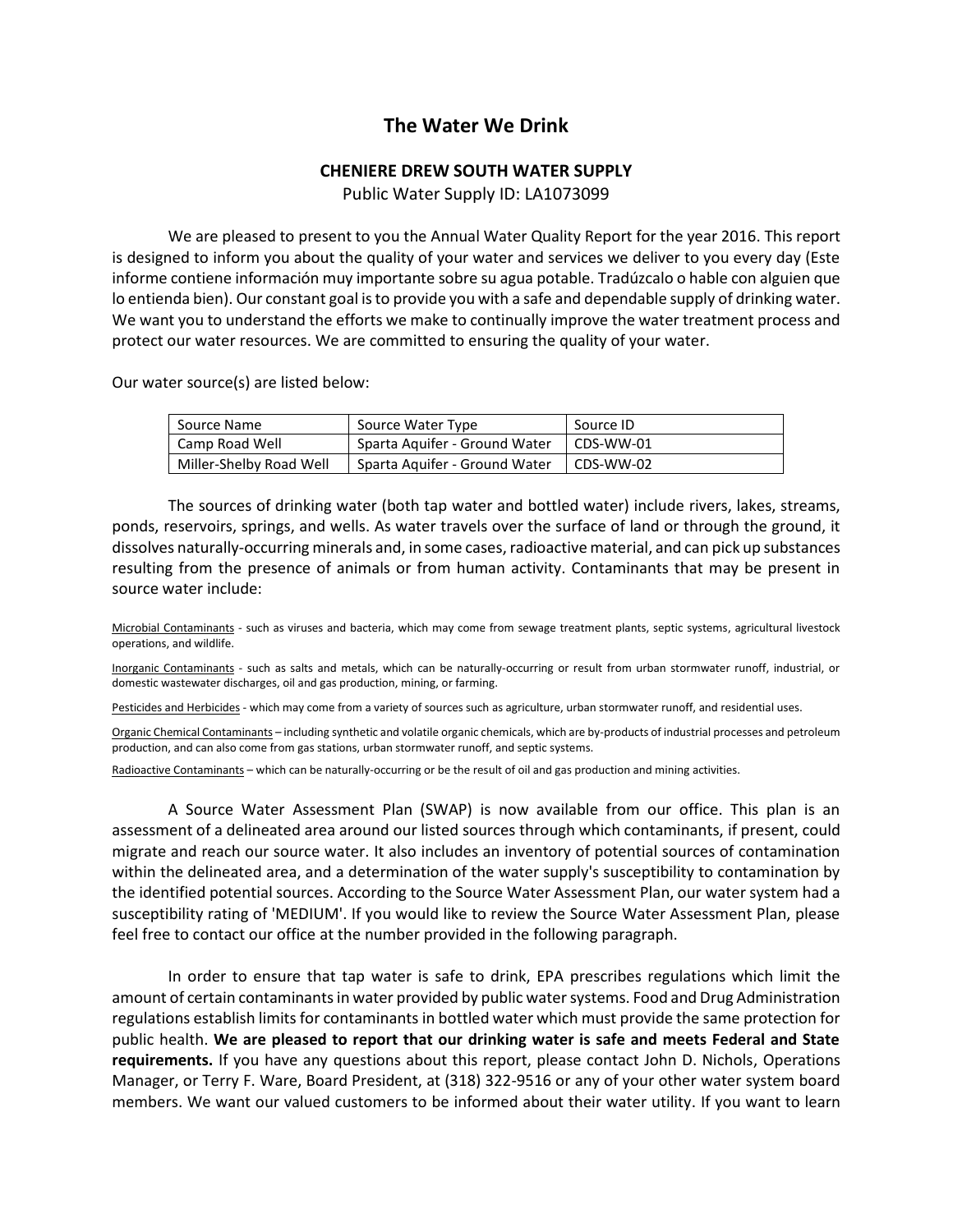more, please attend any of the regularly scheduled meetings. The Board of Directors of Cheniere Drew Water System conducts a monthly business meeting on the second Tuesday of each month at 7 PM. The location of this business meeting is at the water office located at 646 Commercial Parkway in West Monroe.

If present, elevated levels of lead can cause serious health problems, especially for pregnant women and young children. Lead in drinking water is primarily from materials and components associated with service lines and home plumbing. CHENIERE DREW SOUTH WATER SUPPLY is responsible for providing high quality drinking water, but cannot control the variety of materials used in plumbing components. When your water has been sitting for several hours, you can minimize the potential for lead exposure by flushing your tap for 30 seconds to 2 minutes before using water for drinking or cooking. If you are concerned about lead in your water, you may wish to have your water tested. Information on lead in drinking water, testing methods, and steps you can take to minimize exposure is available from the Safe Drinking Water Hotline or at <http://www.epa.gov/safewater/lead>.

The Louisiana Department of Health and Hospitals - Office of Public Health routinely monitors for constituents in your drinking water according to Federal and State laws. The tables that follow show the results of our monitoring during the period of January 1st to December 31st, 2016. Drinking water, including bottled water, may reasonably be expected to contain at least small amounts of some contaminants. The presence of contaminants does not necessarily indicate that water poses a health risk.

In the tables below, you will find many terms and abbreviations you might not be familiar with. To help you better understand these terms, we've provided the following definitions:

Parts per million (ppm) or Milligrams per liter (mg/L) – one part per million corresponds to one minute in two years or a single penny in \$10,000.

Parts per billion (ppb) or Micrograms per liter (ug/L) – one part per billion corresponds to one minute in 2,000 years, or a single penny in \$10,000,000.

Picocuries per liter (pCi/L) – picocuries per liter is a measure of the radioactivity in water.

Treatment Technique (TT) – an enforceable procedure or level of technological performance which public water systems must follow to ensure control of a contaminant.

Action level (AL) - the concentration of a contaminant that, if exceeded, triggers treatment or other requirements that a water system must follow.

Maximum contaminant level (MCL) – the "Maximum Allowed" MCL is the highest level of a contaminant that is allowed in drinking water. MCL's are set as close to the MCLG's as feasible using the best available treatment technology.

Maximum contaminant level goal (MCLG) – the "Goal" is the level of a contaminant in drinking water below which there is no known or expected risk to human health. MCLG's allow for a margin of safety.

Maximum residual disinfectant level (MRDL) – The highest level of a disinfectant allowed in drinking water. There is convincing evidence that addition of a disinfectant is necessary for control of microbial contaminants.

Maximum residual disinfectant level goal (MRDLG) – The level of a drinking water disinfectant below which there is no known or expected risk to health. MRDLGs do not reflect the benefits of the use of disinfectants to control microbial contaminants.

Level 1 Assessment - A study of the water system to identify potential problems and determine (if possible) why total coliform bacteria have been found in our water system.

Level 2 Assessment - A very detailed study of the water system to identify potential problems and determine (if possible) why an E. coli MCL violation has occurred and/or why total coliform bacteria have been found in our water system on multiple occasions.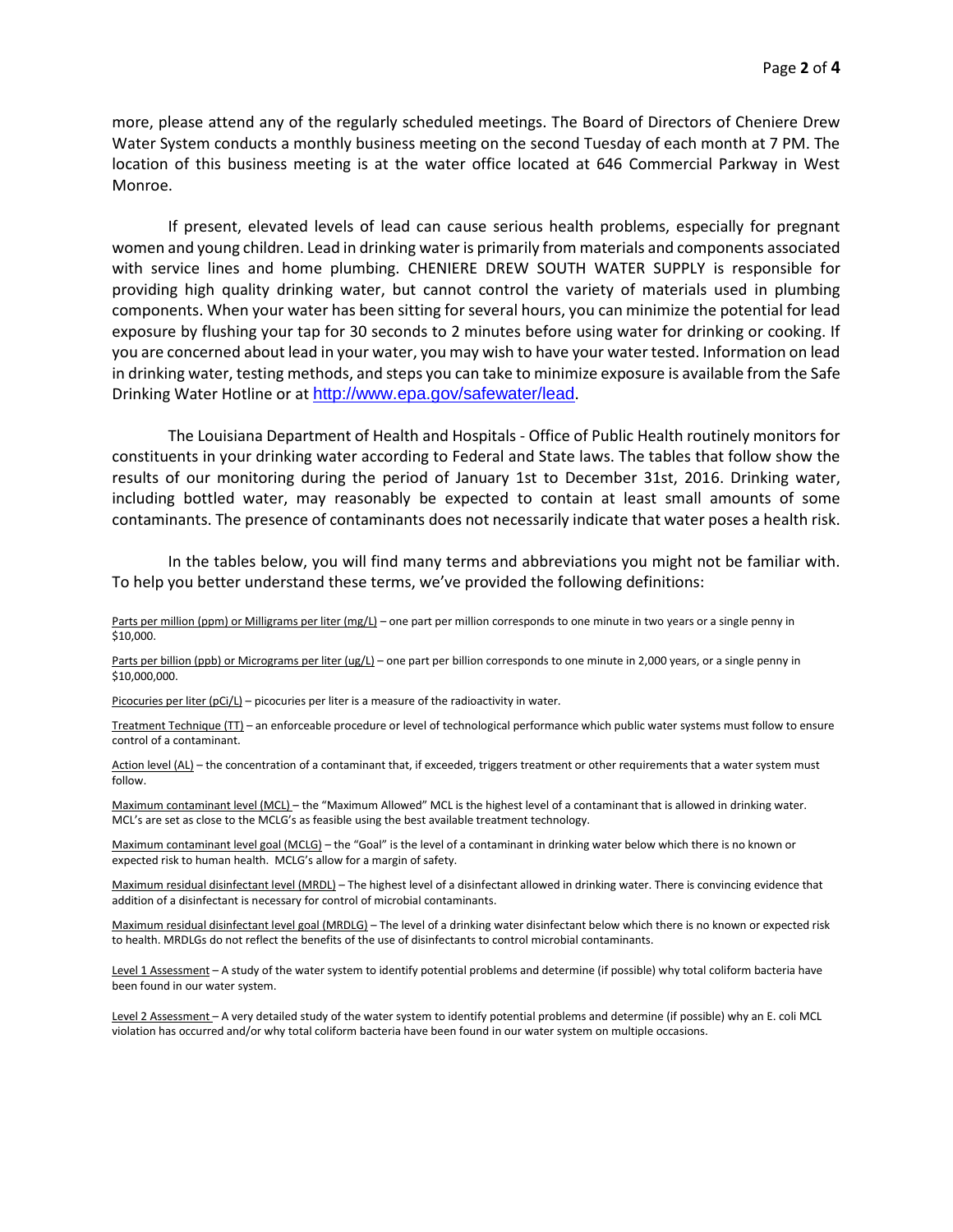During the period covered by this report we had the below noted violations.

| Compliance Period                                            | Analyte | Γvpe |
|--------------------------------------------------------------|---------|------|
| No.<br>. Violations Occurred<br>" Calendar Year of<br>in the | 2016    |      |

Our water system tested a minimum of 2 samples per month in accordance with the Total Coliform Rule for microbiological contaminants. During the monitoring period covered by this report, we had the following noted detections for microbiological contaminants:

| Microbiological                                                                                                      | -<br>Result | MCL | MCLC | Source<br>, vnica |  |  |
|----------------------------------------------------------------------------------------------------------------------|-------------|-----|------|-------------------|--|--|
| <b>COMP</b><br>No<br>hataata<br>-in<br>the<br>Calendar<br>Year<br>Results were<br>- OT<br>Det.<br>-ound<br>2016<br>. |             |     |      |                   |  |  |

In the tables below, we have shown the regulated contaminants that were detected. Chemical Sampling of our drinking water may not be required on an annual basis; therefore, information provided in this table refers back to the latest year of chemical sampling results.

| Contaminants | Date | Result           | Unit | Range              | MRDL | <b>MRDLG</b> | <b>Typical Source</b>     |
|--------------|------|------------------|------|--------------------|------|--------------|---------------------------|
| Chlorine     | 2016 | ຳ<br><b>1.JL</b> | ppm  | $J.60 - 7$<br>2.04 |      |              | additive<br>Water<br>used |
|              |      |                  |      |                    |      |              | control microbes<br>to    |

| Regulated<br>Contaminants | Collection<br>Date | Highest<br>Value | Range          | Unit | <b>MCL</b> | <b>MCLG</b> | <b>Typical Source</b>                                                                                                           |
|---------------------------|--------------------|------------------|----------------|------|------------|-------------|---------------------------------------------------------------------------------------------------------------------------------|
| <b>DALAPON</b>            | 8/25/2014          | 3.19             | 3.19           | ppb  | 200        | 200         | Runoff from herbicide used on rights of way                                                                                     |
| <b>FLUORIDE</b>           | 8/25/2014          | 0.7              | $0.1 -$<br>0.7 | ppm  | 4          | 4           | Erosion of natural deposits; Water additive<br>which promotes strong teeth; Discharge<br>from fertilizer and aluminum factories |
| NITRATE-NITRITE           | 9/30/2016          | 0.026            | 0.026          | ppm  | 10         | 10          | Runoff from fertilizer use; Leaching from<br>septic tanks, sewage; Erosion of natural<br>deposits                               |

| Radionuclides                                               | Collection | <b>Highest</b> | Range | Unit | MCL | <b>MCLG</b> | <b>Typical Source</b> |  |
|-------------------------------------------------------------|------------|----------------|-------|------|-----|-------------|-----------------------|--|
|                                                             | Date       | Value          |       |      |     |             |                       |  |
| No Detected Results were Found in the Calendar Year of 2016 |            |                |       |      |     |             |                       |  |

| Lead and<br>Copper | Date          | 90 <sup>TH</sup><br>Percentile | Range       | Unit | AL  | <b>Sites</b><br>Over AL | <b>Typical Source</b>                                                                                        |
|--------------------|---------------|--------------------------------|-------------|------|-----|-------------------------|--------------------------------------------------------------------------------------------------------------|
| <b>COPPER</b>      | $2014 - 2016$ | 0.5                            | $0.1 - 0.5$ | ppm  | 1.3 | - 0                     | Corrosion of household plumbing systems;<br>Erosion of natural deposits; Leaching from<br>wood preservatives |
| <b>LEAD</b>        | $2014 - 2016$ |                                | $1 - 2$     | ppb  | 15  | - 0                     | Corrosion of household plumbing systems;<br>Erosion of natural deposits                                      |